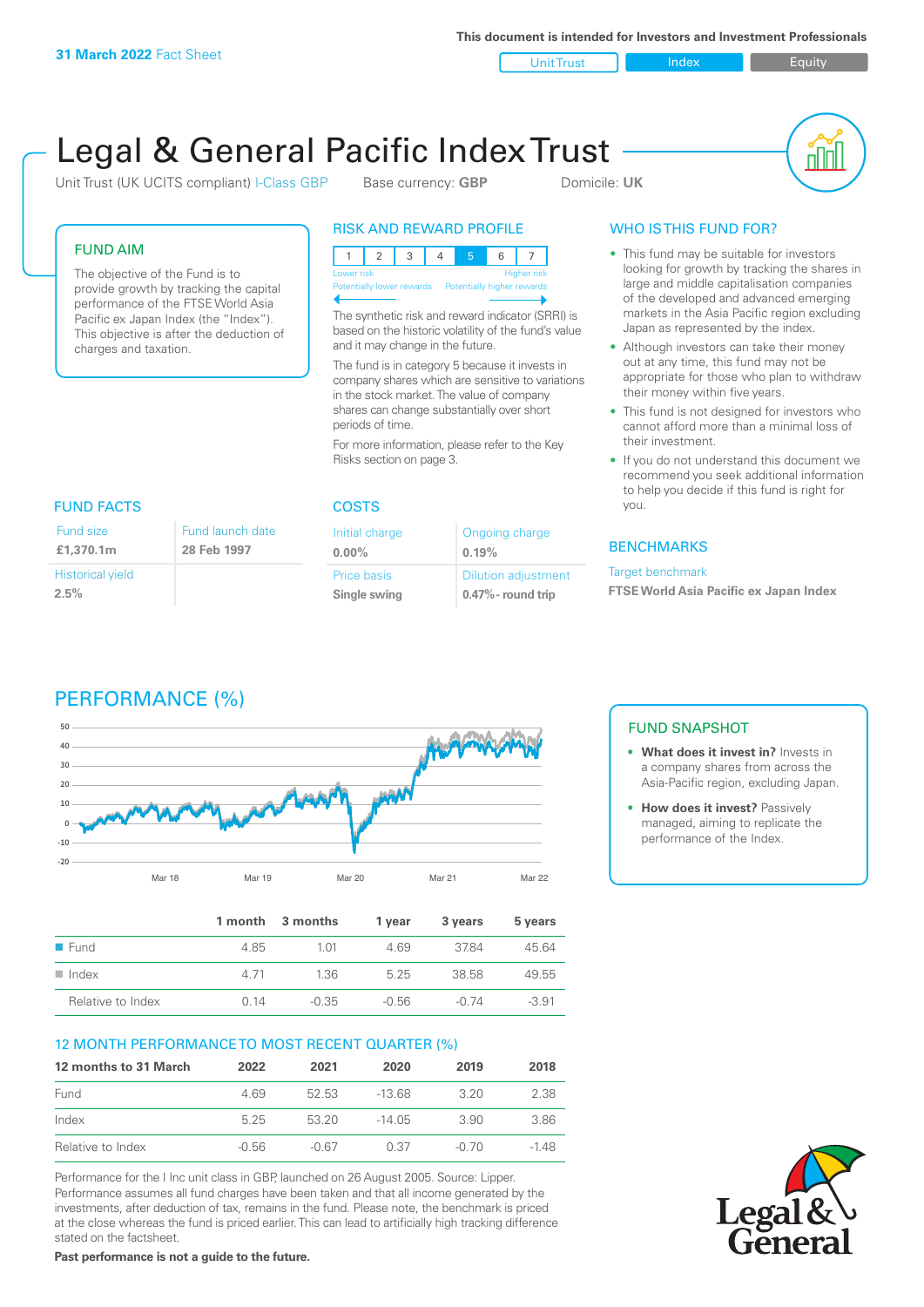### Legal & General Pacific Index Trust

Unit Trust (UK UCITS compliant) I-Class GBP

### PORTFOLIO BREAKDOWN

All data sources are a combination of LGIM and the Fund Accountant unless otherwise stated. Totals may not sum to due to rounding. In order to minimise transaction costs, the Fund will not always own all the assets that constitute the index and on occasion it will own assets that are not in the index. The number of fund holdings can also differ from the index due to corporate events and proxy holdings.



#### SECTOR (%)

| ■ Technology               | 28.3 |
|----------------------------|------|
| $\blacksquare$ Financials  | 24.2 |
| ■ Basic Materials          | 10.6 |
| $\blacksquare$ Industrials | 8.4  |
| ■ Consumer Discretionary   | 7.6  |
| ■ Real Estate              | 5.5  |
| ■ Health Care              | 4.7  |
| Consumer Staples           | 3.7  |
| ■ Energy                   | 2.6  |
| Telecommunications         | 2.3  |
| Utilities                  | 22   |
|                            |      |

#### COUNTRY (%)

|     | Australia   | 30.8 |  |
|-----|-------------|------|--|
|     | Taiwan      | 25.7 |  |
| ÎO. | Korea       | 19.9 |  |
|     | Hong Kong   | 11.3 |  |
| ۱   | Singapore   | 4.9  |  |
|     | Thailand    | 3.6  |  |
|     | Malaysia    | 2.6  |  |
|     | New Zealand | 1.2  |  |
|     |             |      |  |



#### MARKET CAPITALISATION (%) TOP 10 HOLDINGS (%)

| ■ Large            | 89.5 |
|--------------------|------|
| $\blacksquare$ Mid | 10.5 |

■ Top 10 holdings 33.0% ■ Rest of portfolio 67.0% No. of holdings in fund 661 No. of holdings in index 622

| Taiwan Semiconductor Manufacturing Co 10.5 |     |  |
|--------------------------------------------|-----|--|
| Samsung Electronics Co                     | 56  |  |
| <b>BHP Group</b>                           | 41  |  |
| Commonwealth Bank of Australia             | 28  |  |
| Aia Group                                  | 27  |  |
| CSL                                        | 20  |  |
| National Australia Bank                    | 16  |  |
| Westpac Banking                            | 13  |  |
| Hong Kong Exchanges & Clearing             | 1.3 |  |
| Australia & New Zealand Banking Group      | 12  |  |



The Index Fund Management team comprises 25 fund managers, supported by two analysts. Management oversight is provided by the Global Head of Index Funds. The team has average industry experience of 15 years, of which seven years has been at LGIM, and is focused on achieving the equally important objectives of close tracking and maximising returns.